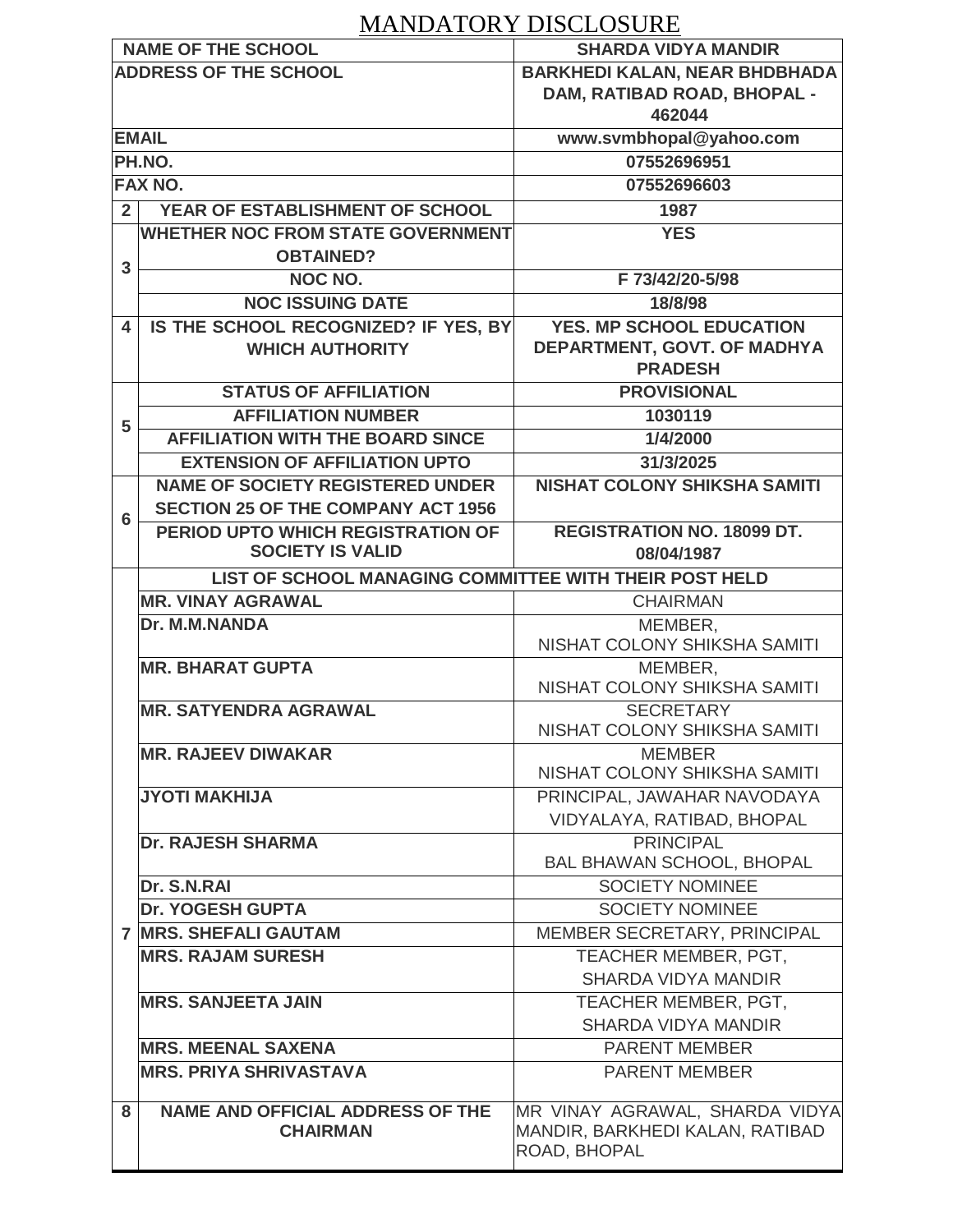|             | <b>AREA OF SCHOOL CAMPUS</b>         |                                      |                                                                                            |  |  |  |
|-------------|--------------------------------------|--------------------------------------|--------------------------------------------------------------------------------------------|--|--|--|
|             | <b>IN ACRES</b>                      |                                      | 4.19                                                                                       |  |  |  |
|             | IN SQ.M.                             |                                      | 16963                                                                                      |  |  |  |
|             |                                      | <b>BUILT UP AREA IN SQ.M.</b>        | 6292                                                                                       |  |  |  |
|             |                                      | AREA OF PLAYGROUND IN SQ.M.          | 14572                                                                                      |  |  |  |
|             |                                      | <b>OTHER FACILITIES</b>              |                                                                                            |  |  |  |
|             | <b>SWIMMING POOL</b>                 |                                      | <b>NO</b>                                                                                  |  |  |  |
| $\mathbf Q$ | <b>INDOOR GAMES</b>                  |                                      | <b>YES</b>                                                                                 |  |  |  |
|             | <b>DANCE ROOMS</b>                   |                                      | <b>YES</b>                                                                                 |  |  |  |
|             | <b>GYMNASIUM</b>                     |                                      | <b>NO</b>                                                                                  |  |  |  |
|             | <b>MUSIC ROOMS</b>                   |                                      | <b>YES</b>                                                                                 |  |  |  |
|             | <b>HOSTELS</b>                       |                                      | <b>NO</b>                                                                                  |  |  |  |
|             | <b>HEALTH &amp; MEDICAL CHECK UP</b> |                                      | <b>YES</b>                                                                                 |  |  |  |
|             |                                      |                                      | <b>DETAILS OF FEE STRUCTURE</b>                                                            |  |  |  |
|             |                                      | <b>TUITION FEE 2021-22</b>           | <b>ANNUAL CHARGES</b>                                                                      |  |  |  |
|             | 10 Pre Primary                       | RS. 18,000                           | <b>RS. 9000</b>                                                                            |  |  |  |
|             | $I - V$                              | RS. 28,800                           | RS. 14,700                                                                                 |  |  |  |
|             | $VI - VIII$                          | RS. 30,900                           | RS. 14,700                                                                                 |  |  |  |
|             | $IX-XII$                             | RS. 37,200                           | RS. 16,200                                                                                 |  |  |  |
|             |                                      |                                      | <b>TRANSPORT FACILITY</b>                                                                  |  |  |  |
| 11          | <b>OWN BUSES</b>                     |                                      | <b>NO</b>                                                                                  |  |  |  |
|             |                                      | <b>BUSES HIRED ON CONTRACT BASIS</b> | <b>YES</b>                                                                                 |  |  |  |
|             |                                      | <b>DETAILS OF TRANSPORT CHARGES</b>  | <b>DEPENDING ON DISTANCE</b>                                                               |  |  |  |
|             |                                      |                                      | <b>PARTICULARS OF TEACHING STAFF</b>                                                       |  |  |  |
|             |                                      | <b>PRINCIPAL</b>                     | 1                                                                                          |  |  |  |
|             | <b>PGT</b>                           |                                      | 15                                                                                         |  |  |  |
|             | <b>TGT</b>                           |                                      | 15                                                                                         |  |  |  |
|             | <b>PRT</b>                           |                                      | $\overline{22}$                                                                            |  |  |  |
| 12          | <b>PET</b>                           |                                      | 2                                                                                          |  |  |  |
|             |                                      | <b>HEALTH WELLNESS TEACHER</b>       | 1                                                                                          |  |  |  |
|             |                                      | <b>LIBRARIAN</b>                     | 1                                                                                          |  |  |  |
|             |                                      | <b>OTHERS</b>                        | 12                                                                                         |  |  |  |
| 13          |                                      |                                      | DETAILS OF SALARY BEING PAID BY THE SCHOOL TO TEACHING STAFF/NON-<br><b>TEACHING STAFF</b> |  |  |  |
|             |                                      | <b>DESIGNATION</b>                   | <b>TOTAL EMOLUMENTS</b>                                                                    |  |  |  |
|             | <b>PRINCIPAL</b>                     |                                      | <b>GRADE 15600-</b>                                                                        |  |  |  |
|             |                                      |                                      | 39100+G.P.5400+ALLOWANCES                                                                  |  |  |  |
|             |                                      | <b>PGT</b>                           | <b>GRADE 9300-</b>                                                                         |  |  |  |
|             |                                      |                                      | 34800+G.P.3600+ALLOWANCES                                                                  |  |  |  |
|             |                                      | <b>TGT</b>                           | <b>GRADE 9300-</b>                                                                         |  |  |  |
|             |                                      |                                      | 34800+G.P.3200+ALLOWANCES                                                                  |  |  |  |
|             |                                      | <b>PRT</b>                           | <b>GRADE 5200-</b>                                                                         |  |  |  |
|             |                                      |                                      | 20200+G.P.2400+ALLOWANCES                                                                  |  |  |  |
|             |                                      | <b>PET</b>                           | <b>GRADE 5200-</b><br>20200+G.P.2400+ALLOWANCES                                            |  |  |  |
|             |                                      | <b>COUNSELLOR</b>                    | <b>GRADE 5200-</b>                                                                         |  |  |  |
|             |                                      |                                      | 20200+G.P.2400+ALLOWANCES                                                                  |  |  |  |
|             |                                      | <b>LIBRARIAN</b>                     | <b>GRADE 5200-</b>                                                                         |  |  |  |
|             |                                      |                                      | 20200+G.P.2400+ALLOWANCES                                                                  |  |  |  |
|             |                                      | <b>OTHERS</b>                        | $9000 - 18000$                                                                             |  |  |  |